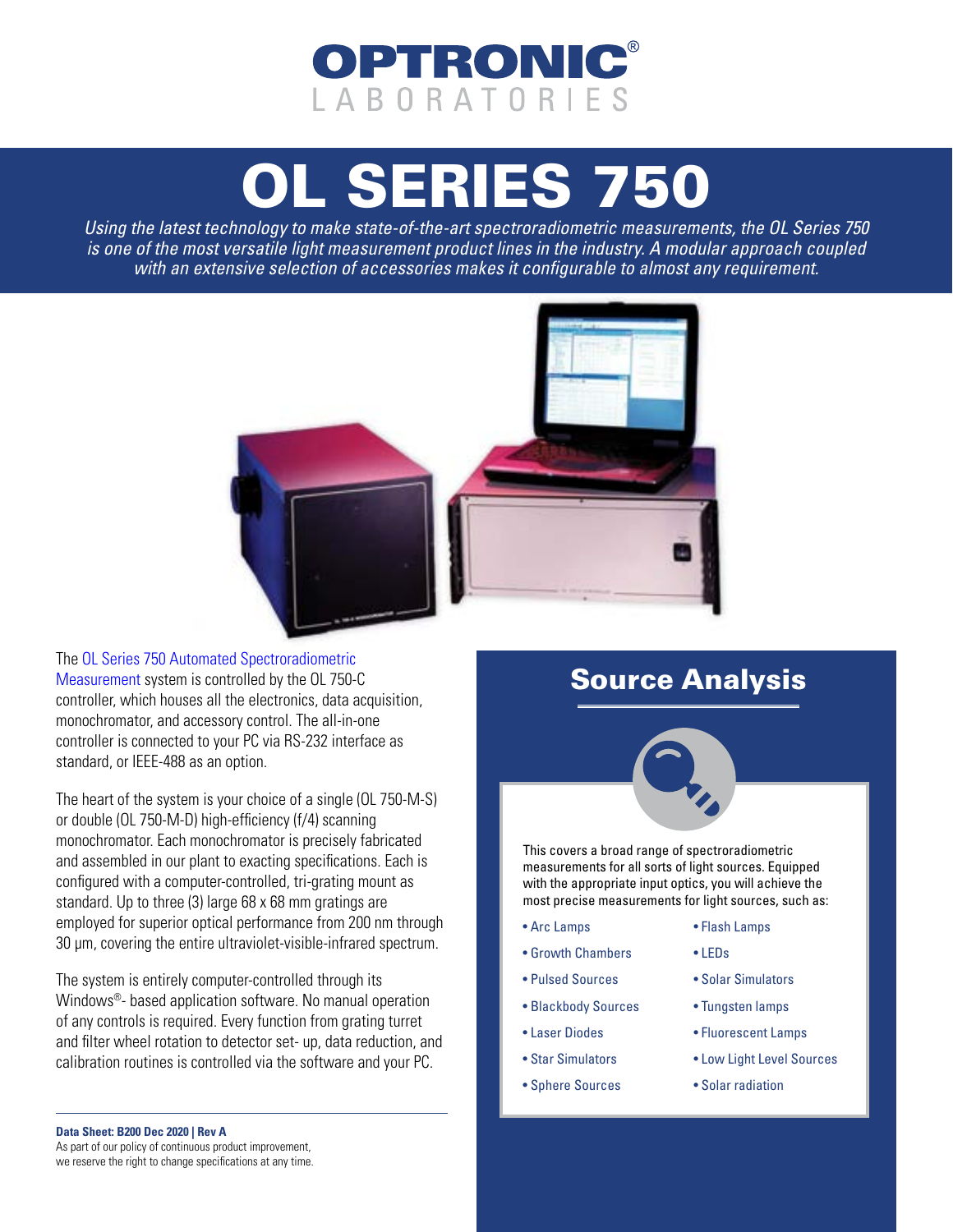

## **INPUT OPTICS INCLUDE:**

- **Integrating Spheres** for measuring spectral irradiance or power.
- **Reflex Telescopes** when you need to measure spectral radiance or radiant intensity at large distances.
- **Reflex Microscopes** for measuring the spectral radiance of very small light sources.
- **Mirror Imaging Optics** for spectral radiance measurements from 200 nm to 30 μm.

## **TRANSMITTANCE**

Coupled with a UV-VIS-IR source, collimator, and integrating sphere, the OL Series 750 can measure both the normal and diffuse spectral transmittance of various materials, such as lenses and filters. Transmittance can be measured in terms of percent transmittance, optical density, absorbance, or photometric transmittance.

## **SPECULAR REFLECTANCE**

The OL Series 750 can be configured with the OL 750-75MA Goniospectroreflectance Attachment to measure the specular reflectance of polished materials or mirrors as a function of both wavelength and angle of incidence. Achieving precise and accurate measurements are critical in applications such as:

- Lens Coating
- Paint-finished Surfaces and Shellacs
- Automotive Windshields
- Windows and Portals
- Computer Monitor and Television Screen Surfaces
- Headlamps Housings and Mirrors
- Building Materials

## **DIFFUSE REFLECTANCE**

When you need to quantify the reflectance of light scattering in all directions from a surface, there is no better system available than the OL Series 750 configured with an OL 740-70 Integrating Sphere Diffuse Reflectance Attachment. The OL 740-70 uses all

**Data Sheet: B200 Dec 2020 | Rev A** As part of our policy of continuous product improvement, we reserve the right to change specifications at any time. mirror optics in a true double beam optical design. A light trap inserted at the specular position of the sphere wall provides for diffuse reflectance measurements with the specular component removed. Diffuse spectral reflectance measurements can be made including or excluding the specular component on material such as:

• Powder

• Plastics

• Paint

• Glasses

• Cosmetics

- Food
- **DETECTOR RESPONSE**

Adding source imaging optics mounted at the entrance slit of the monochromator, exit optics that produce a uniform, collimated monochromatic beam at the exit slit and a standard calibrated reference detector, converts your OL Series 750 into a measurement system for determining detector response. Types of detectors that can be analyzed include:

- Photomultiplier
- Lead Sulfide
- Pyroelectric
- Photometers
- Silicon
- Lead Selenide
- CCD
- Germanium
- InSb
	- Cameras
- InGaAs
- HgCdTe
- Radiometers

## Software Features

The OL Series 750 application software is a highly intuitive Windows®-based software package that combines utility programs and data reduction routines with specific application software for a completely integrated operating system. The software operates on any Microsoft<sup>™</sup> Windows®-compatible computer (see separate information sheets for minimum system requirements), utilizing full mouse and/ or keyboard control for

## menu selection.

## **FAMILIAR LOOK AND FEEL**

 Because the software is Windows®-compatible, it provides you with a computing environment consistent with your everyday computer activity. Windows can be minimized, resized, and opened multiple times allowing you to configure a measurement environment to suit your individual style.

## **ONE BUTTON ACCESS**

 The software provides one button access to various setup routines with built-in wizards And drop down lists.

## **POWERFUL WIZARDS**

 Built in wizards guide you effortless through setup routines, such as grating and detector setup.